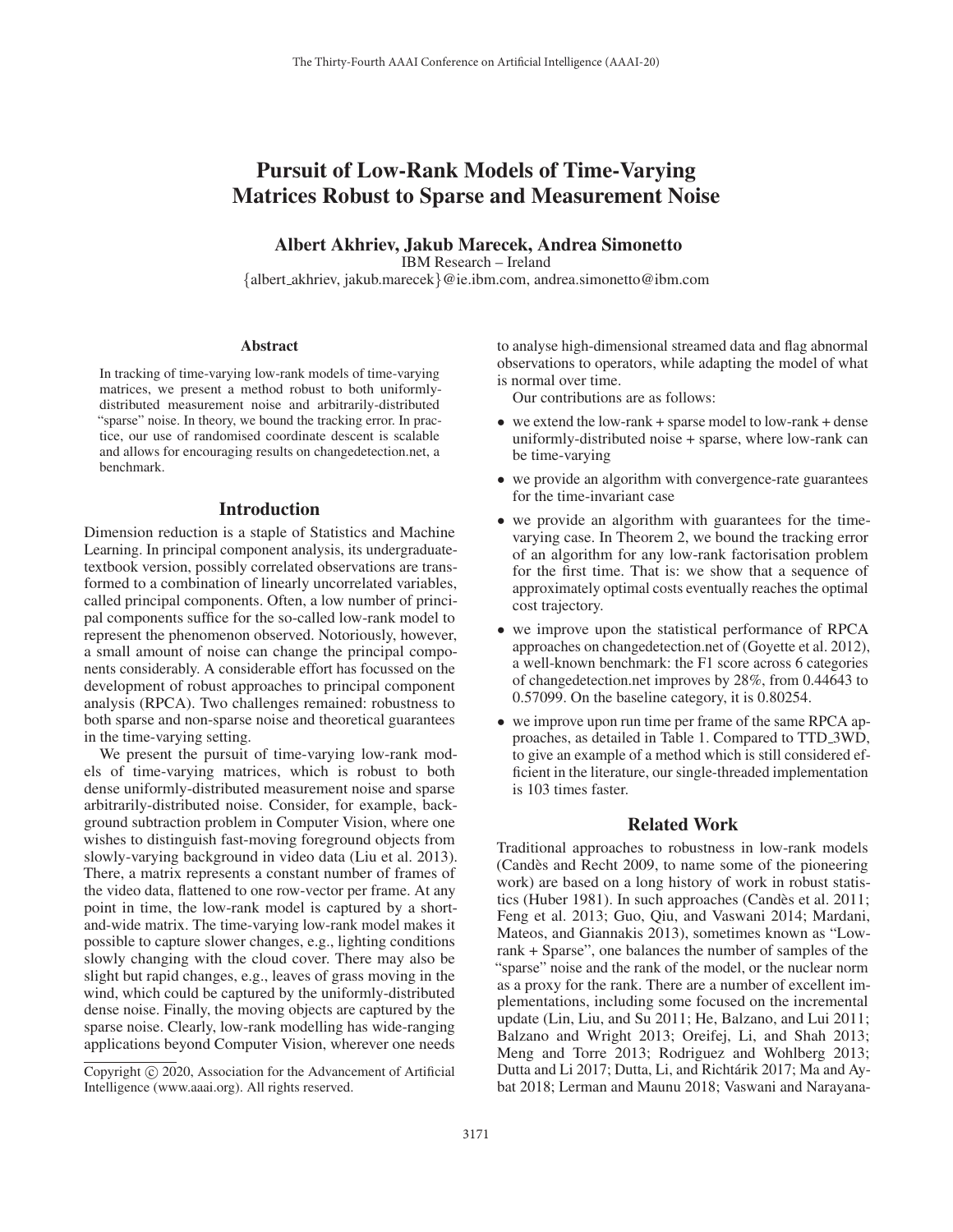Table 1: A comparison of our approach against five of the best-known RPCA implementations and the recent OMoGMF, featuring the F1 score on the baseline category of http://changedetection.net and mean run time (in seconds per input frame, single-threaded) on the "baseline/highway" video-sequence of the same benchmark.

| Method                | Model                          | Guarantees                     | F1      | Run-time |
|-----------------------|--------------------------------|--------------------------------|---------|----------|
| <b>LRR_FastLADMAP</b> | $Low-rank + Sparse$            | Off-line: limit point KKT      | 0.36194 | 4.611    |
| <b>MC_GROUSE</b>      | Low-rank + Sparse, $L_2$       |                                | 0.31495 | 10.621   |
| <b>OMoGMF</b>         | $GMM(Low-rank) + Sparse$       |                                | 0.72611 | 0.123    |
| <b>RPCA_FPCP</b>      | $Low-rank + Sparse$            |                                | 0.37900 | 0.504    |
| <b>ST_GRASTA</b>      | Rank-1 + Sparse, $L_1$         |                                | 0.42367 | 3.266    |
| TTD_3WD               | Low-rank + Turbulence + Sparse | Off-line: limit point feasible | 0.40297 | 10.343   |
| Our approach          | $Low-rank + Uniform + Sparse$  | <b>On-line: tracking error</b> | 0.80254 | 0.103    |

murthy 2018; Balzano, Chi, and Lu 2018; Yong et al. 2018, e.g.). In our comparison, we focus five of the best-known implementations and one very recent one. LRR FastLADMAP (Lin, Liu, and Su 2011), RPCA FPCP (Rodriguez and Wohlberg 2013), and MC GROUSE (Balzano and Wright 2013) use the low-rank + sparse model. ST GRASTA (He, Balzano, and Lui 2011) uses rank-1 + sparse. TTD 3WD (Oreifej, Li, and Shah 2013) uses low-rank + turbulence + sparse. The most recent formulation we consider is OMoGMF (Yong et al. 2018), which utilises a Gaussian mixture model (GMM) structure over the low-rank model, plus sparse noise on top. We refer to (Bhojanapalli, Neyshabur, and Srebro 2016; Boumal, Voroninski, and Bandeira 2016; Jain and Kar 2017; Boumal, Absil, and Cartis 2018; Bhojanapalli et al. 2018) for the present-best theoretical analyses in the off-line, timeinvariant case, but stress that no guarantees have been known for the on-line, time-varying case. We refer to the recent handbook (Bouwmans, Aybat, and Zahzah 2016) and to the August 2018 special issue of the Proceedings of the IEEE (Vaswani, Chi, and Bouwmans 2018) for up-to-date surveys.

#### Problem Formulation

Consider  $N$  streams with  $n$ -dimensional measurements, coming from N sensors with uniform sampling period h from  $t_k$ till  $t_k + hT$  (possibly with many missing values), packaged in<br>a (possibly partial) matrix  $\mathbf{M}_k \in \mathbb{R}^{T \times n}$ . Every time a new observation comes in, its flattening is added at the bottom row to the matrix and the first row is discarded. In this way, the observation matrix slowly varies over time, i.e.,  $M_{k+1}$  is different from  $M_k$ , in general.

It is natural to assume that any row  $d$  may resemble a linear combination of  $r \ll T$  prototypical rows. Prior to the corruption by sparse noise, we assume that there exists  $\mathbf{R}_k \in \mathbb{R}^{r \times n}$ , such that flattened observations  $\mathbf{x}_d \in \mathbb{R}^{1 \times n}$ are

$$
\mathbf{x}_d = \mathbf{c}_d \mathbf{R}_k + \mathbf{e}_d, \tag{1}
$$

where the row vector  $\mathbf{c}_d \in \mathbb{R}^{1 \times r}$  weighs the rows of matrix  $\mathbf{R}_k$ , while  $\mathbf{e}_d \in \mathbb{R}^{1 \times n\overline{N}}$  is the noise row vector, where each entry be uniformly distributed between known, fixed  $-\Delta$ and  $\Delta$ . Further, this formulation (1) is extended towards the contamination model (Huber 1981), where "sparse errors" replace readings of some of the sensors. That is: Either we

receive a measurement belonging to our model, or not:

$$
(\mathbf{x}_d)_i = (\mathbf{1}_n - \mathbb{I}_{i,k}) \circ [(\mathbf{c}_d \mathbf{R}_k)_i + (\mathbf{e}_d)_i] + \mathbb{I}_{i,k} \circ \mathbf{s}_i, \quad (2)
$$

where index *i* enumerates sensors,  $\mathbf{s}_i \in \mathbb{R}^{1 \times n}$  is a generic noise vector, while the Boolean vector  $\mathbb{I}_{i,k} \in \{0,1\}^n$  has entries that are all zeros or ones depending on whether we receive a measurement belonging to our model or not. The operation ◦ represents element-wise multiplication.

Considering the matrix representation, we assume that the matrix  $M_k$  can be decomposed into slowly varying low-rank model  $(C_kR_k)$  and additive deviation  $(E_k)$  from the model comprising noise and anomalies:

$$
\mathbf{M}_k = \begin{bmatrix} \dots \\ \frac{\mathbf{x}_d}{\cdots} \end{bmatrix} = \mathbf{C}_k \mathbf{R}_k + \mathbf{E}_k, \tag{3}
$$

where  $T$  is the number of samples stacked in rows of matrix  $M_k$ ,  $r$  is the number of prototypes in the low-rank approximation,  $\mathbf{x}_d$  is a d-th row-vector in matrix  $\mathbf{M}_k$ ,  $\mathbf{C}_k \in \mathbb{R}^{T \times r}$ and  $\mathbf{E}_k \in \mathbb{R}^{T \times n}$  are the matrices incorporating the coefficient vectors  $\mathbf{c}_d$ 's and noise  $\mathbf{e}_d$ 's as  $\mathbf{C}_k = [\dots; \mathbf{c}_d; \dots]$ , and  $\mathbf{E}_k = [\dots; \mathbf{e}_d; \dots]$ , respectively.

The missing entries in  $M_k$  can represent either really absent data or outliers, such as moving objects in the case of video-processing applications. One can assume that normal behaviour exhibits certain regularity, which could be captured by a low-rank structure, and that events or anomalies are sparse across both time and space. The sparsity should be construed quite loosely, for example, comprising dense blobs of pixels moving coherently in video data, while occupying a relatively small fraction of image pixels in total. This notion of anomaly detection is widely used in monitoring streamed data, event recognition, and computer vision.

If we can identify the low-rank model, any deviation from the measurement model (1) can be interpreted as an anomaly or event. When there are few measurements for which  $\mathbb{I}_{i,k} =$  $1_n$  and those are different from standard measurements, i.e., the aggregated  $\mathbb{I}_k \in \{0, 1\}^{nN}$ , which stacks all the individual  $\mathbb{I}_k$  for a specific time k, is sparse, and samples of  $s_i$  fall outside of some range  $[\underline{M}_{k,ij}, \overline{M}_{k,ij}]$  (defined below), it is possible to identify samples of  $s_i$  perfectly. In this paper, we provide a way to detect such anomalies, i.e., measurements for which  $I_{i,k} = 1_n$ . Hence, we are effectively proposing a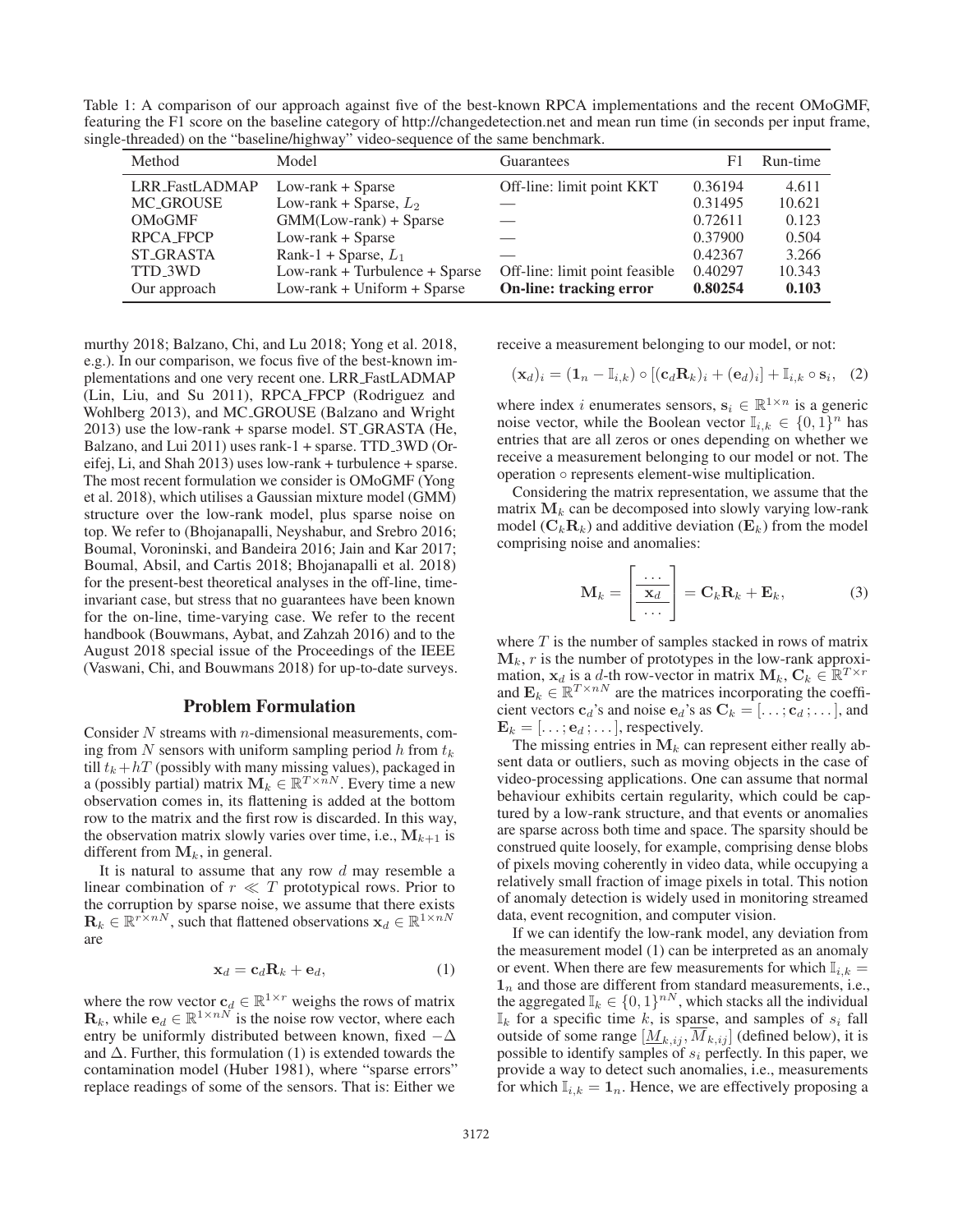principal component pursuit algorithm robust to uniform and sparse noise.

We compute matrices  $C_k$  and  $R_k$  by resorting to a lowrank approximation of the matrix  $M_k$  with an explicit consideration of the uniformly-distributed error in the measurements. Let  $M_{k,ij}$  be the  $(i, j)$  element of  $M_k$ . Consider the interval uncertainty set  $[M_{k,ij} - \Delta, M_{k,ij} + \Delta]$  around each observation. Finding  $(C_k, R_k)$  can be seen as matrix completion with element-wise lower bounds  $M_{k,ij} := M_{k,ij} - \Delta$ and element-wise upper bounds  $\overline{M}_{k,ij} := M_{k,ij} + \Delta$ . Let  $\mathbf{C}_{k,i}$ : and  $\mathbf{R}_{k,j}$  be the *i*-th row and *j*-th column of  $\mathbf{C}_k$  and  $\mathbf{R}_k$ , respectively. With Frobenius-norm regularisation, the completion problem we solve is:

$$
\underset{\mathbf{C}_k \in \mathbb{R}^{T \times r}, \ \mathbf{R}_k \in \mathbb{R}^{r \times nN}}{\text{minimise}} f(\mathbf{C}_k, \mathbf{R}_k; \mathbf{M}_k), \tag{4}
$$

where:

$$
f(\mathbf{C}_k, \mathbf{R}_k; \mathbf{M}_k) := \frac{1}{2} \sum_{(ij)} \ell(\underline{M}_{k,ij} - \mathbf{C}_{k,i:} \mathbf{R}_{k,;j})
$$
  
+ 
$$
\frac{1}{2} \sum_{(ij)} \ell(\mathbf{C}_{k,i:} \mathbf{R}_{k,j} - \overline{M}_{k,ij})
$$
  
+ 
$$
\frac{\nu}{2} ||\mathbf{C}_k||_F^2 + \frac{\nu}{2} ||\mathbf{R}_k||_F^2,
$$
 (5)

where  $\ell : \mathbb{R} \to \mathbb{R}$  is the square of the maximum of the two-<br>element set composed of the argument and 0 as detailed in element set composed of the argument and 0, as detailed in Section "A Derivation of the Step Size" of (Akhriev, Marecek, and Simonetto 2018), and  $\nu > 0$  is a weight.

Our only further assumption is that we have the elementwise constraints on all elements of the matricial variable:

**Assumption 1.** For each  $(i, j)$  of  $M_k$  there is a finite *element-wise upper bound*  $\overline{M}_{k,ij}$  *and a finite element-wise lower bound*  $\underline{M}_{k,ii}$ *.* 

This assumption is satisfied even for any missing values at  $ij$  when the measurements lie naturally in a bounded set, e.g., [0, 255] in many computer-vision applications.

#### Proposed Algorithms

In this section, we first present the overall schema of our approach in Algorithm 1. Second, we present Algorithm 2 for on-line inequality-constrained matrix completion, a crucial sub-problem.

#### The Overall Schema

Overall, we interleave the updates to the low-rank model via the inequality-constrained matrix completion, detection of sparse noise, and updating of the inputs to the inequalityconstrained matrix completion, which disregards the sparse noise.

At each time step, we acquire new measurements  $x_d$  and compute their projection coefficients onto the low-rank subspace as

$$
\mathbf{v} = \arg\min_{\mathbf{v} \in \mathbb{R}^{1 \times r}} \|\mathbf{x}_d - \mathbf{v} \mathbf{R}_{k-1}\|_p, \tag{6}
$$

where p can be the  $1, 2, \infty$  norm, or the 0 pseudo-norm. Since for a very large number of sensors, even solving (6) can be challenging, we subsample  $x_d$  by picking only a few sensors uniformly at random. Let  $i \in \tilde{\mathcal{N}}$  be the sampled sensors, with **Input:** Initial matrices  $(C_0, R_0)$ , rank r **Output:**  $(C_k, R_k)$  and events for each k

- 1: **for** each time  $t_k$  :  $k = 1, 2, ..., t_{k+1} t_k = h$  **do**<br>2: acquire new measurements  $x_d$
- acquire new measurements  $x_d$
- 3: subsample  $\mathbf{x}_d$  uniformly at random to obtain  $\tilde{\mathbf{x}}_d$ <br>4: compute  $\tilde{\mathbf{v}}$  via the subsampled projection (7)
- 4: compute  $\tilde{v}$  via the subsampled projection (7)<br>5: **for** each sensor *i* **in parallel do**
- for each sensor  $i$  in parallel do
- 6: compute residuals  $r_i = ||(\mathbf{x}_d)_i (\tilde{\mathbf{v}} \mathbf{R}_{k-1})_i||$ <br>7: **end for**

- 8: compute  $\lambda$  as a function of  $\{r_i\}_i$  as described in (Akhriev, Marecek, and Simonetto 2018)
- 9: compute T as a value at risk at  $\lambda$  of  $\{r_i\}$
- 10: initialise **y** as a boolean all-False vector of same dimension as  $x_d$
- 11: for each sensor  $i$  in parallel do
- 12: if  $r_i < T$  then
- 13: set  $y_i$  to True, as value at sensor i is likely to come from our model
- 14: add  $(\mathbf{x}_d)_i$  to  $\mathbf{M}_k$ <br>15: **end if**
- end if
- 16: end for
- 17: compute  $(C_k, R_k)$  via Algorithm 2 with rank r
- 18: end for
- 19: **return**  $(\mathbf{C}_k, \mathbf{R}_k, \mathbf{y})$

Algorithm 1: Pursuit of low-rank models of time-varying matrices robust to both sparse and measurement noise.

 $|\tilde{\mathcal{N}}| = \tilde{N}$ . We form a low-dimensional measurement vector  $\tilde{\mathbf{x}}_d \in \mathbb{R}^{1 \times n\tilde{N}}$  and solve the subsampled:

$$
\tilde{\mathbf{v}} = \arg \min_{\mathbf{v} \in \mathbb{R}^{1 \times r}} \| \tilde{\mathbf{x}}_d - \mathbf{v}(\mathbf{R}_{k-1}^i)_{i \in \tilde{\mathcal{N}}} \|_p, \tag{7}
$$

where  $(\mathbf{R}_{k-1}^i)_{i \in \tilde{\mathcal{N}}} \in \mathbb{R}^{r \times n\tilde{N}}$  is the matrix whose columns corresponds to the sensors, which are sampled uniformly at random. Solving  $(7)$  yields solutions  $\tilde{v}$  such that the norm  $\|\mathbf{v} - \tilde{\mathbf{v}}\|_p$  is very small, while being considerably less demanding computationally.

Once the projection coefficients **v** have been computed, we can compute the discrepancy between the measurement  $(\mathbf{x}_d)_i$  coming from sensor i and our projection (7),  $\|(\mathbf{x}_d)_i - (\mathbf{v} \mathbf{R}_{k-1})_i\|_p$ , also known as the residual for sensor i. We use the residuals in a two-step thresholding procedure inspired by (Malistov 2014). In the first step, we use residuals to compute a coefficient  $\lambda > 0$ . In the second step, we consider the individual residuals as samples of an empirical distribution, and take the value at risk (VaR) at  $\lambda$  as a threshold. We provide details in (Akhriev and Marecek 2019; Akhriev, Marecek, and Simonetto 2018). The test as to whether residual at each sensor is below the threshold results in a binary map, suggesting whether the observation of each sensor is likely to have come from our model or not. For a positive value at i in the map, the measurement  $(\mathbf{x}_d)_i$ is kept in  $M_k$ . Otherwise, it is discarded.

#### On-line Matrix Completion

Given **M**k, we utilise *inequality-constrained matrix completion*, to estimate the low-rank approximation  $(C_k, R_k)$ of the input matrix considering interval uncertainty sets.

end for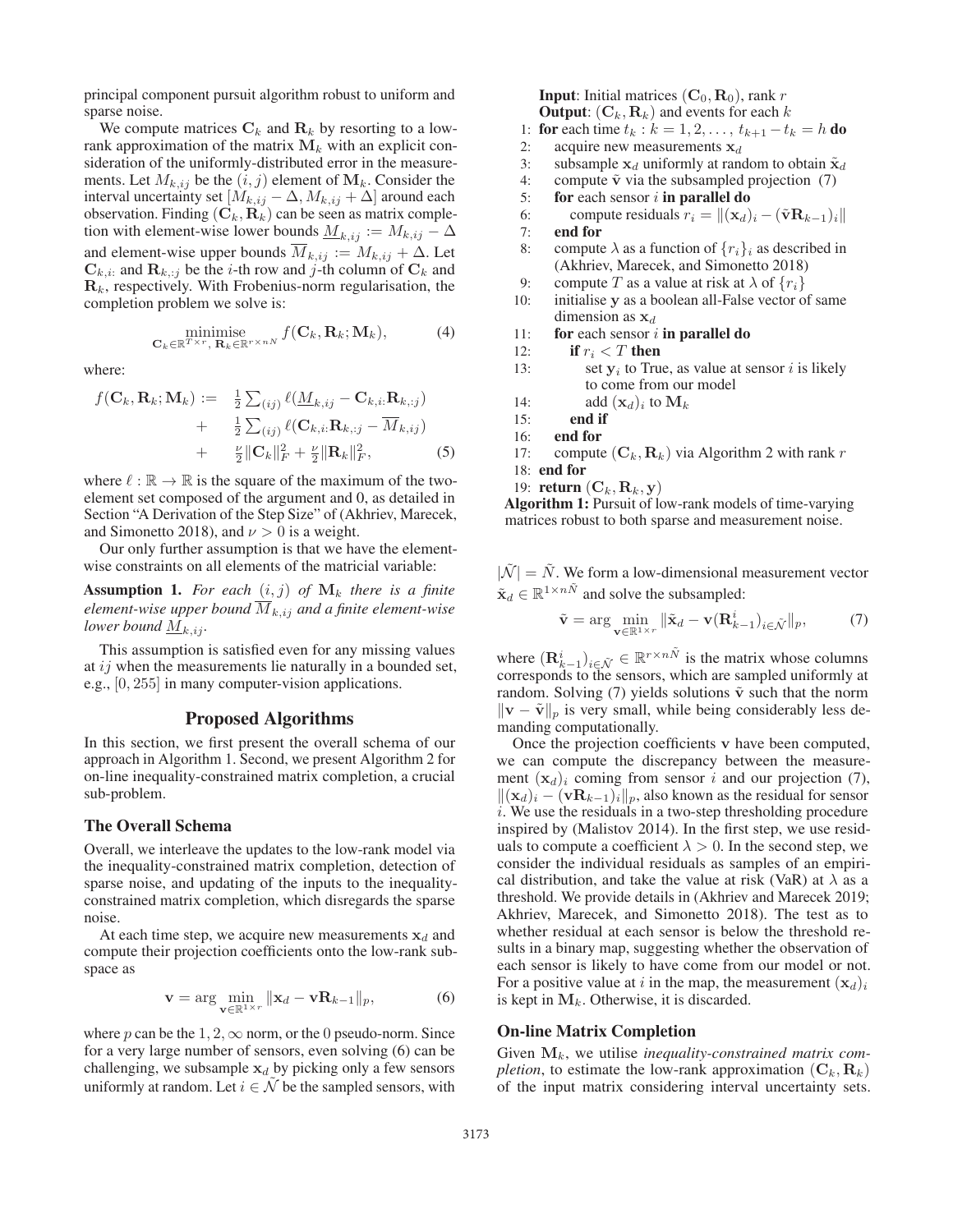Clearly, solving the non-convex problem (4) for non-trivial dimensions of matrix  $M_k$  to a non-trivial accuracy at highfrequency requires careful algorithm design. We propose an algorithm that tracks the low-rank  $\mathbf{R}_k$  over time, increasing the accuracy of the solution of (4) while new observations are brought in, and old ones are discarded. In particular, we propose the on-line alternating parallel randomised blockcoordinate descent method summarized in Algorithm 2.

For each input  $k$ , the previously-found approximate solutions  $(C_{k-1}, R_{k-1})$ , are updated based on the new observation matrix  $M_k$ , the correspondingly-derived element-wise lower and upper bounds  $\overline{M}_{k,ij}$ ,  $\overline{M}_{k,ij}$ , and the desired rank  $r$ . The update is computed using the alternatig least squares (ALS) method, which is based on the observation that while f (4) is not convex jointly in  $(C_k, R_k)$ , it is convex in  $C_k$ for fixed  $\mathbf{R}_k$  and in  $\mathbf{R}_k$  for fixed  $\mathbf{C}_k$ . The update takes the form of a sequence  $\{(\mathbf{C}_k^{T,\tau}, \mathbf{R}_k^{T,\tau})\}$  of solutions, which are<br>progressively more accurate. If we could run a large number progressively more accurate. If we could run a large number of iterations of the ALS, we would be in an off-line mode. In the on-line mode, we keep the number of iterations small, and apply the final update based on  $M_k$  at time  $t_{k+1}$ , when the next observation arrives.

The optimisation in each of the two alternating leastsquares problems is based on parallel block-coordinate descent, as reinterpreted by (Nesterov 2012). Notice that in Nesterov's optimal variant, one requires the the modulus of Lipschitz continuity restricted to the sampled coordinates (Nesterov 2012, Equation 2.4) to compute the step  $\delta$ . Considering that the modulus is not known *a priori*, we maintain an estimate  $W_{i\hat{r}}^{T,\tau}$  of the modulus of Lipschitz continuity restricted to the  $C_{k, i\hat{r}}^{T,\tau}$  sampled, and estimate  $V_{\hat{r}j}^{T,\tau}$  of the modulus of Lipschitz continuity restricted to the  $\mathbf{R}_{k, \hat{r}j}^{T, \tau}$  sampled. We refer to (Akhriev, Marecek, and Simonetto 2018) for the details of the estimate and to (Nesterov 2012) for a high-level overview.

Overall, when looking at Algorithm 2, notice that there are several nested loops. The counter for the update of the input is k. For each input, we consider factors **C** and **R** as the optimisation variable alternatingly, with counter  $T$ . For each factor, we take a number of block-coordinate descent steps, with the blocks sampled randomly; the counter for the block-coordinate steps is  $\tau$ . In particular, in Steps 3–8 of the algorithm, we fix  $\mathbf{R}_k^{T,\tau}$ , choose a random  $\hat{r}$  and a random set  $\hat{S}_{\text{row}}$  of rows of  $\mathbf{C}_k$ , and, in parallel for  $i \in \hat{S}_{\text{row}}$ , update  $\mathbf{C}_{k,i\hat{r}}^{T,\tau+1}$  to  $\mathbf{C}_{k,i\hat{r}}^{T,\tau} + \delta_{i\hat{r}}$ , where the step is:

$$
\delta_{i\hat{r}} := -\langle \nabla_{\mathbf{C}_k} f(\mathbf{C}_k^{T,\tau}, \mathbf{R}_k^{T,\tau}; \mathbf{M}_k), \mathbf{P}_{i\hat{r}} \rangle / W_{i\hat{r}}^{T,\tau}, \quad (8)
$$

and  $P_{i\hat{r}}$  is the  $n \times r$  matrix with 1 in entry  $(i\hat{r})$  and zeros elsewhere. The computation of  $\langle \nabla_{\mathbf{C}_k} f(\mathbf{C}_k^T, \cdot, \mathbf{R}_k^T, \cdot, \mathbf{M}_k), \mathbf{P}_{\hat{r}j} \rangle$ <br>can be simplified considerably as explained in in Section can be simplified considerably, as explained in in Section "A Derivation of the Step Size" of (Akhriev, Marecek, and Simonetto 2018).

Likewise, in Steps 9–14, we fix  $C_k^{T,\tau+1}$ , choose a  $\hat{r}$  and a random set  $\hat{S}_{\text{column}}$  of columns of  $\mathbf{R}_k$ , and, in parallel for  $j \in \hat{S}_{\text{column}}$ , update  $R_{k,\hat{r}j}^{T,\tau+1}$  to  $R_{k,\hat{r}j}^{T,\tau} + \delta_{\hat{r}j}$ , where the step

**Input:** updated  $\mathbf{M}_k$ ,  $\underline{M}_{k,ij}$ ,  $\overline{M}_{k,ij}$ , previous iterate  $(\mathbf{C}_{k-1}, \mathbf{R}_{k-1})$ , rank r, limit  $\overline{\tau}$ **Output:**  $(\mathbf{C}_k, \mathbf{R}_k)$ <br>Initialise:  $(\mathbf{C}^{0,0})$ 1: Initialise:  $(C_k^{0,0} = C_{k-1}, R_k^{0,0} = R_{k-1}), T = 0$ <br>2: **while**  $M_{k+1}$  is not available **do** 3: **for**  $\tau = 0, 1, 2, \ldots, \overline{\tau}$  do<br>4: **choose**  $\hat{S}_{\text{row}} \subset \{1, \ldots\}$ 4: choose  $\hat{S}_{\text{row}} \subseteq \{1, ..., m\}$ <br>5: **for**  $i \in \hat{S}_{\text{row}}$  in parallel do 5: for  $i \in \hat{S}_{\text{row}}$  in parallel do 6: choose  $\hat{r} \in \{1, ..., r\}$  uniformly at ran-<br>dom dom 7: compute  $\delta_{i\hat{r}}$  using formula (8) 8: update  $\mathbf{C}_{k, i\hat{r}}^{T, \tau+1} \leftarrow \mathbf{C}_{k, i\hat{r}}^{T, \tau} + \delta_{i\hat{r}}$ <sup>0</sup> 9: end for 10: end for 11: **for**  $\tau = 0, 1, 2, \ldots, \overline{\tau}$  **do**<br>12: **choose**  $\hat{S}_{\text{column}} \subset \{1\}$ choose  $\hat{S}_{\text{column}} \subseteq \{1, \ldots, n\}$  uniformly at random 13: **for**  $j \in \hat{S}_{\text{column}}$  in parallel do 14: choose  $\hat{r} \in \{1, \ldots, r\}$  uniformly at ran-<br>dom dom 15: compute  $\delta_{\hat{r}j}$  using (9) 16: update  $\mathbf{R}_{k,\hat{r}j}^{T,\tau+1} \leftarrow \mathbf{R}_{k,\hat{r}j}^{T,\tau} + \delta_{\hat{r}j}$ <br>17. **end for** 17: end for 18: **end for**<br>
19: set:  $\mathbf{C}_k^{T_+ + 1,0} = \mathbf{C}_k^{T_+ \overline{\tau} + 1}, \mathbf{R}_k^{T_+ + 1,0} = \mathbf{R}_k^{T_+ \overline{\tau} + 1}$ <br>
20: update:  $T = T + 1$ <br>
21: **end while** 21: end while 22: **return**  $\mathbf{C}_k = \mathbf{C}_k^{T,0}, \mathbf{R}_k = \mathbf{R}_k^{T,0}$ <br>Algorithm 2: On-line inequality-constrained matrix-

completion via randomised coordinate descent.

is:

$$
\delta_{\hat{r}j} := -\langle \nabla_{\mathbf{R}_k} f(\mathbf{C}_k^{T,\tau+1}, \mathbf{R}_k; \mathbf{M}_k), \mathbf{P}_{\hat{r}j} \rangle / V_{\hat{r}j}^{T,\tau}, \quad (9)
$$

and  $P_{\hat{r}j}$  is the  $r \times m$  matrix with 1 in entry  $(\hat{r}j)$  and zeros elsewhere. Again, the computation of  $\sqrt{\sum_{r=1}^{r} f(r^T, \tau+1)}$  **P**. And P<sub>1</sub> and p simplified  $\langle \nabla_{\mathbf{R}_k} f(\mathbf{C}_k^{T,\tau+1}, \mathbf{R}_k; \mathbf{M}_k), \mathbf{P}_{\hat{r}j} \rangle$  can be simplified.

# Convergence Analysis

For the off-line inequality-constrained matrix completion problem (4), (Marecek, Richtarik, and Takac 2017) proposed an algorithm similar to Algorithm 2 and presented a convergence result, which states that the method is monotonic and, with probability 1, converges to the so-called bistable point, i.e.,  $\liminf_{T\to\infty} \|\nabla_{\mathbf{C}} f(\mathbf{C}^{\tau}, \mathbf{R}^{\tau}; \mathbf{M})\| = 0$ , and  $\liminf_{T\to\infty} \|\nabla_{\mathbf{P}} f(\mathbf{C}^{\tau}, \mathbf{R}^{\tau}; \mathbf{M})\| = 0$ . Here we need and  $\liminf_{T\to\infty} \|\nabla_{\mathbf{R}}f(\mathbf{C}^{\tau}, \mathbf{R}^{\tau}; \mathbf{M})\| = 0$ . Here, we need to show the rate of convergence to the bistable point and a distance of the bi-stable point to an optimum  $f^*$ :

**Theorem 2.** *There exists*  $\overline{\tau} > 0$ *, such that Algorithm 2 with the initialization to all-zero vector after at most*  $T = O(\log^{\frac{1}{2}})$  steps has  $f(\mathbf{C}^T \ \mathbf{R}^T) \leq f^* + \epsilon$  with probability I  $O(\log \frac{1}{\epsilon})$  *steps has*  $f(\mathbf{C}^T, \mathbf{R}^T) \leq f^* + \epsilon$  *with probability 1.* 

The proof is available on-line (Akhriev, Marecek, and Simonetto 2018) and should not be surprising, in light of (Bhojanapalli, Neyshabur, and Srebro 2016; Boumal, Voroninski,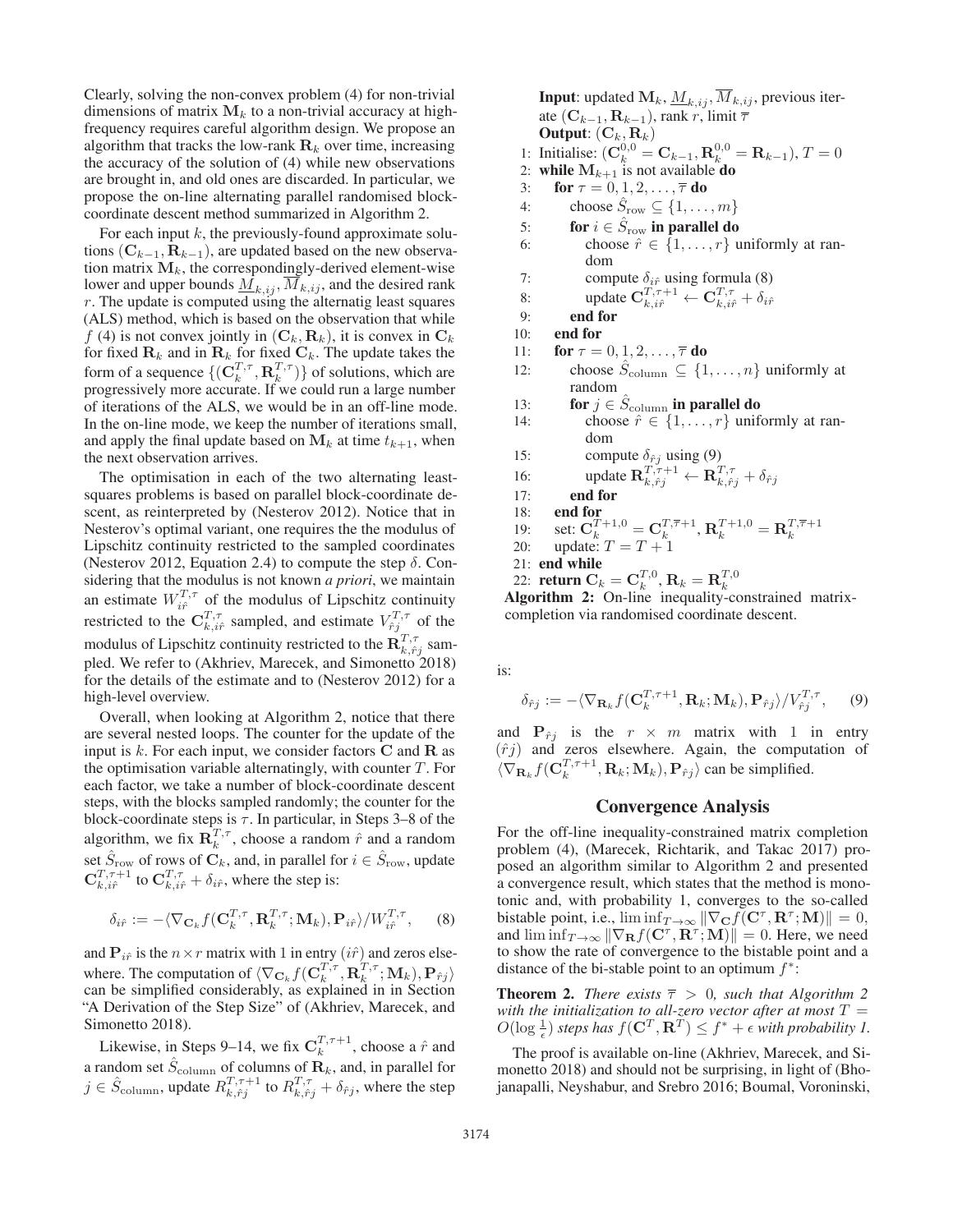and Bandeira 2016; Jain and Kar 2017; Boumal, Absil, and Cartis 2018; Bhojanapalli et al. 2018).

Building upon this, we can prove a bound on the error in the on-line regime. In particular, we will show that Algorithm 2 generates a sequence of matrices  $\{(\mathbf{C}_k, \mathbf{R}_k)\}\)$  that in the large limit of  $k \to \infty$  guarantees a bounded tracking error, i.e.,  $f(\mathbf{C}_k, \mathbf{R}_k; \mathbf{M}_k) \leq f(\mathbf{C}_k^*, \mathbf{R}_k^*, \mathbf{M}_k) + E$ . The size of the tracking error E depends on how fast the time-varying of the tracking error  $E$  depends on how fast the time-varying matrices change:

Assumption 3. *The variation of the observation matrix* **M**<sup>k</sup> *at two subsequent instant*  $k$  *and*  $k - 1$  *is so to guarantee that* 

$$
|f(\mathbf{C}_k, \mathbf{R}_k; \mathbf{M}_k) - f(\mathbf{C}_k, \mathbf{R}_k; \mathbf{M}_{k-1})| \leq e,
$$

*for all instants*  $k > 0$ *.* 

Now, let us bound the error in tracking, i.e., when  $M_k$ changes over time and we run only a limited number of iterations  $\tau$  of our algorithm per time step, before obtaining new inputs.

Theorem 4. *Let Assumptions 1 and 3 hold. Then with probability 1, Algorithm 2 starting from an all-zero matrices generates a sequence of matrices*  $\{(\mathbf{C}_k, \mathbf{R}_k)\}\$  *for which* 

$$
f(\mathbf{C}_k, \mathbf{R}_k; \mathbf{M}_k) - f(\mathbf{C}_k^*, \mathbf{R}_k^*, \mathbf{M}_k) \le \eta_0(f(\mathbf{C}_{k-1}, \mathbf{R}_{k-1}; \mathbf{M}_{k-1}) - f(\mathbf{C}_{k-1}^*, \mathbf{R}_{k-1}^*; \mathbf{M}_{k-1})) + \eta_0 e,
$$

*where*  $\eta_0 < 1$  *is a constant. In the limit,* 

$$
\limsup_{k\to\infty} f(\mathbf{C}_k, \mathbf{R}_k; \mathbf{M}_k) - f(\mathbf{C}_k^*, \mathbf{R}_k^*; \mathbf{M}_k) \le \frac{\eta_0 e}{1 - \eta_0} =: E.
$$

In other words, as time passes, our on-line algorithm generates a sequence of approximately optimal costs that eventually reaches the optimal cost *trajectory*, up to an asymptotic bound. We bound from above the maximum discrepancy between the approximate optimum and the true one at instant  $k$ , as  $k$  goes to infinity. The convergence to the bound is linear and the rate is  $\eta_0$ , and depends on the properties of the cost function, while the asymptotic bound depends on how fast the problem is changing over time.

This is a *tracking* result: we are pursuing a time-varying optimum by a finite number of iterations  $\tau$  per time-step. If we could run a large number of iterations per each time step, then we would be back to a off-line case and we would not have a tracking error. This may not, however, be possible in settings, where inputs change faster than one can compute an iteration of the algorithm.

## Experimental Evaluation

We have implemented Algorithms 1 and 2 in C++, and released the implementation<sup>1</sup> under Apache License 2.0. Based on limited experimentation, we have decided on the use of a time window of  $T = 35$ , rank  $r = 4$ , and half-width of the uniform noise  $\Delta = 5$ . We have used dual simplex from IBM ILOG CPLEX 12.8 as a linear-programming solver for solving solving (7) in Algorithm 1. To initialise the  $\mathbf{C}_0$  and  $\mathbf{R}_0$ in Algorithm 1, we have used the matrix completion of Algorithms 2 with 1 epoch per frame for 3 passes on each video



Figure 1: Top: Effects of subsampling in the projection (7). Bottom: Performance of Algorithm 2 as a function of the number of epochs per update.

(4,000 to 32,000 frames), starting from all-zero matrices. We note that in real-world deployments, such an initialisation may be unnecessary, as the the number of frames processed will render the initial error irrelevant.

First, let us highlight two aspects of the performance of the algorithm. In particular, on the top in Figure 1, we illustrate the effects of the subsampling on the projection (7). For projection in  $L_1$  and  $L_{\infty}$ , we present the  $L_2$  norm of the difference  $\tilde{v} - v$  as a function of the sample period of the subsampling (7), where **v** is the true value obtained in (6) without subsampling and  $\tilde{v}$  is the value obtained in (7) with subsampling, and the sample period is the ratio of the dimensions of  $x_d$  and  $\tilde{x}_d$ . It is clear that  $L_1$  is very robust to the subsampling. This corroborates the PAC bounds of (Marecek et al. 2018) and motivated our choice of  $L_1$  with a sampling period of 100 pixels in the code. For completeness, we also present the performance of the Geman-McLure loss (Sawhney and Ayer 1996), where we do not consider subsampling, relative to the performance of  $L_1$  norm without subsampling.

Next, on the bottom in Figure 1, we showcase the  $L_2$ norm of residual  $C_k R_k - M_k$  and the per-iteration run-time

<sup>1</sup> https://github.com/jmarecek/OnlineLowRank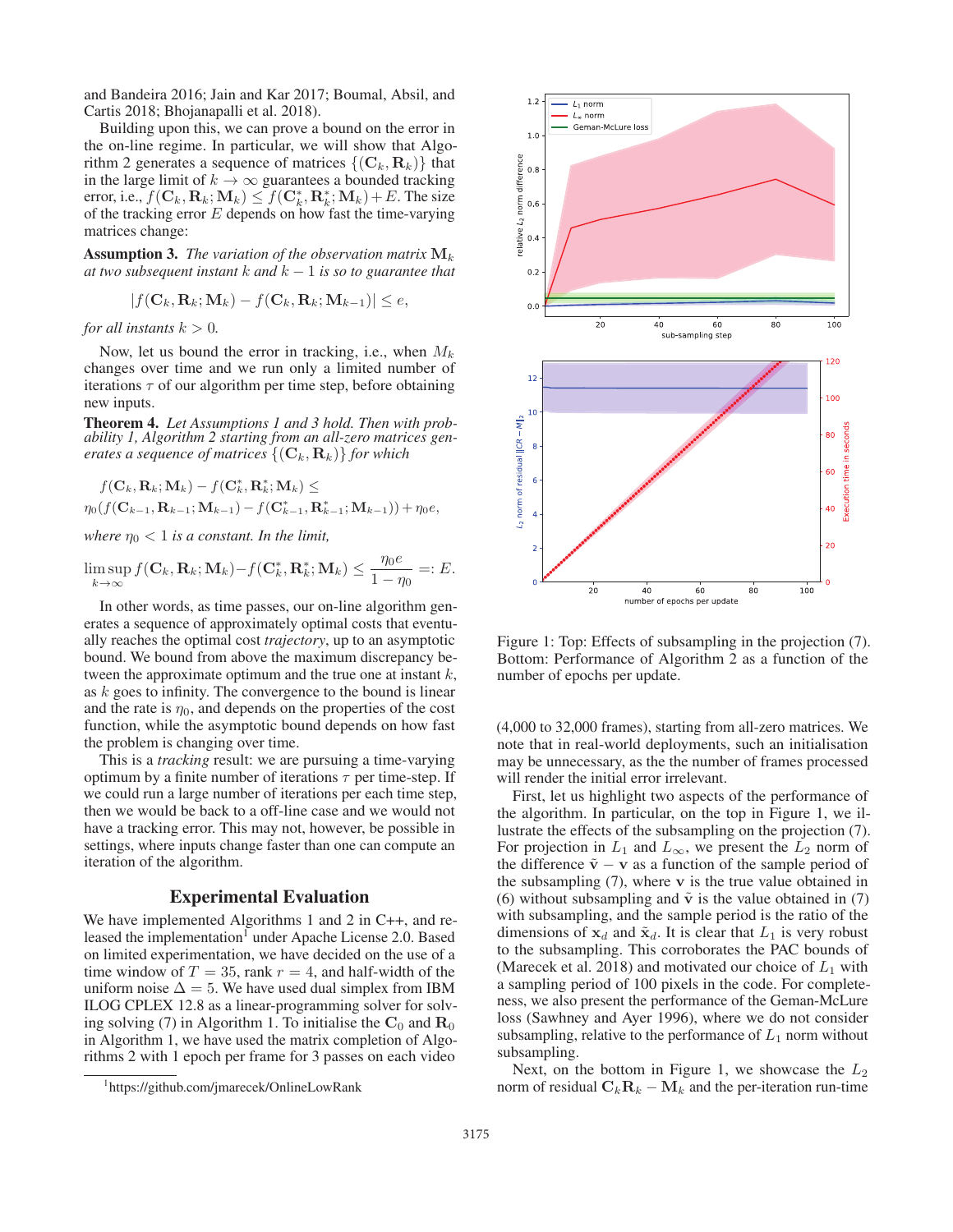Table 2: Results of our Algorithm 2, compared to 6 other approaces on the "baseline" category of http://changedetection.net, evaluated on the 6 performance metrics of (Goyette et al. 2012). For each performance metric, the best result across the presented methods is highlighted in bold.

| Approach / Performance metric                  | Recall  | Specificity | <b>FPR</b> | <b>FNR</b> | Precision | F1      |
|------------------------------------------------|---------|-------------|------------|------------|-----------|---------|
| LRR_FastLADMAP (Lin, Liu, and Su 2011)         | 0.74694 | 0.93980     | 0.06021    | 0.25306    | 0.28039   | 0.36194 |
| MC_GROUSE (Balzano and Wright 2013)            | 0.65640 | 0.89692     | 0.10308    | 0.34360    | 0.25425   | 0.31495 |
| OMoGMF (Meng and Torre 2013; Yong et al. 2018) | 0.89943 | 0.98289     | 0.01711    | 0.10057    | 0.62033   | 0.72611 |
| RPCA_FPCP (Rodriguez and Wohlberg 2013)        | 0.73848 | 0.94733     | 0.05267    | 0.26152    | 0.29994   | 0.37900 |
| ST_GRASTA (He, Balzano, and Lui 2011)          | 0.45340 | 0.98205     | 0.01795    | 0.54660    | 0.44009   | 0.42367 |
| TTD_3WD (Oreifej, Li, and Shah 2013)           | 0.61103 | 0.97117     | 0.02883    | 0.38897    | 0.35557   | 0.40297 |
| Algorithm 2 (w/ Geman-McLure)                  | 0.85684 | 0.99078     | 0.00922    | 0.14316    | 0.77210   | 0.80254 |
| Algorithm 2 (w/ $L_1$ norm)                    | 0.84561 | 0.99063     | 0.00937    | 0.15439    | 0.76709   | 0.79421 |

Table 3: Results of our Algorithm 2, compared to 3 other approaches on 6 categories of http://changedetection.net, evaluated on the 6 performance metrics of (Goyette et al. 2012). For each pair of performance metric and category, the best result across the presented methods is highlighted in bold.  $\overline{\phantom{a}}$ 

| Approach and category / Performance metric<br>Algorithm 2 (w/ $L_1$ norm): | Recall             | Specificity        | <b>FPR</b>         | <b>FNR</b>         | Precision          | F <sub>1</sub>     |
|----------------------------------------------------------------------------|--------------------|--------------------|--------------------|--------------------|--------------------|--------------------|
| badWeather                                                                 | 0.86589            | 0.98814            | 0.01186            | 0.13411            | 0.54689            | 0.64618            |
| baseline                                                                   | 0.84561            | 0.99063            | 0.00937            | 0.15439            | 0.76709            | 0.79421            |
| cameraJitter                                                               | 0.59694            | 0.95928            | 0.04072            | 0.40306            | 0.55402            | 0.51324            |
| dynamicBackground<br>nightVideo                                            | 0.46324<br>0.83646 | 0.99677<br>0.87469 | 0.00323<br>0.12531 | 0.53676<br>0.16354 | 0.65511<br>0.20992 | 0.49254<br>0.29481 |
| shadow                                                                     | 0.76158            | 0.97612            | 0.02388            | 0.23842            | 0.64121            | 0.68493            |
| Overall                                                                    | 0.72829            | 0.96427            | 0.03573            | 0.27171            | 0.56237            | 0.57099            |
| <b>OMoGMF</b> (Yong et al. 2018):                                          |                    |                    |                    |                    |                    |                    |
| badWeather                                                                 | 0.86871            | 0.98939            | 0.01061            | 0.13129            | 0.57917            | 0.67214            |
| baseline                                                                   | 0.89943            | 0.98289            | 0.01711            | 0.10057            | 0.62033            | 0.72611            |
| cameraJitter                                                               | 0.85954            | 0.90739            | 0.09261            | 0.14046            | 0.30567            | 0.44235            |
| dynamicBackground                                                          | 0.87655            | 0.86383            | 0.13617            | 0.12345            | 0.08601            | 0.15012            |
| nightVideo                                                                 | 0.75607            | 0.92372            | 0.07628            | 0.24393            | 0.23252            | 0.31336            |
| shadow                                                                     | 0.55772            | 0.80276            | 0.03057            | 0.27562            | 0.40539            | 0.37450            |
| Overall                                                                    | 0.80300            | 0.91166            | 0.06056            | 0.16922            | 0.37151            | 0.44643            |
| ST_GRASTA (He, Balzano, and Lui 2011):                                     |                    |                    |                    |                    |                    |                    |
| badWeather                                                                 | 0.26555            | 0.98971            | 0.01029            | 0.73445            | 0.45526            | 0.30498            |
| baseline                                                                   | 0.45340            | 0.98205            | 0.01795            | 0.54660            | 0.44009            | 0.42367            |
| camera.Jitter                                                              | 0.51138            | 0.91313            | 0.08687            | 0.48862            | 0.23995            | 0.31572            |
| dynamicBackground                                                          | 0.41411            | 0.94755            | 0.05245            | 0.58589            | 0.08732            | 0.13736            |
| nightVideo                                                                 | 0.42488            | 0.97224            | 0.02776            | 0.57512            | 0.24957            | 0.28154            |
| shadow                                                                     | 0.44317            | 0.96681            | 0.03319            | 0.55683            | 0.42604            | 0.41515            |
| Overall                                                                    | 0.41875            | 0.96192            | 0.03808            | 0.58125            | 0.31637            | 0.31307            |
| RPCA_FPCP (Rodriguez and Wohlberg 2013):                                   |                    |                    |                    |                    |                    |                    |
| badWeather                                                                 | 0.82546            | 0.84424            | 0.15576            | 0.17454            | 0.09950            | 0.16687            |
| baseline                                                                   | 0.73848            | 0.94733            | 0.05267            | 0.26152            | 0.29994            | 0.37900            |
| cameraJitter                                                               | 0.74452            | 0.84143            | 0.15857            | 0.25548            | 0.18436            | 0.29024            |
| dynamicBackground                                                          | 0.69491            | 0.80688            | 0.19312            | 0.30509            | 0.03928            | 0.07134            |
| nightVideos                                                                | 0.79284            | 0.85751            | 0.14249            | 0.20716            | 0.11797            | 0.19497            |
| shadow                                                                     | 0.72132            | 0.90454            | 0.09546            | 0.27868            | 0.26474            | 0.36814            |
| Overall:                                                                   | 0.75292            | 0.86699            | 0.13301            | 0.24708            | 0.16763            | 0.24509            |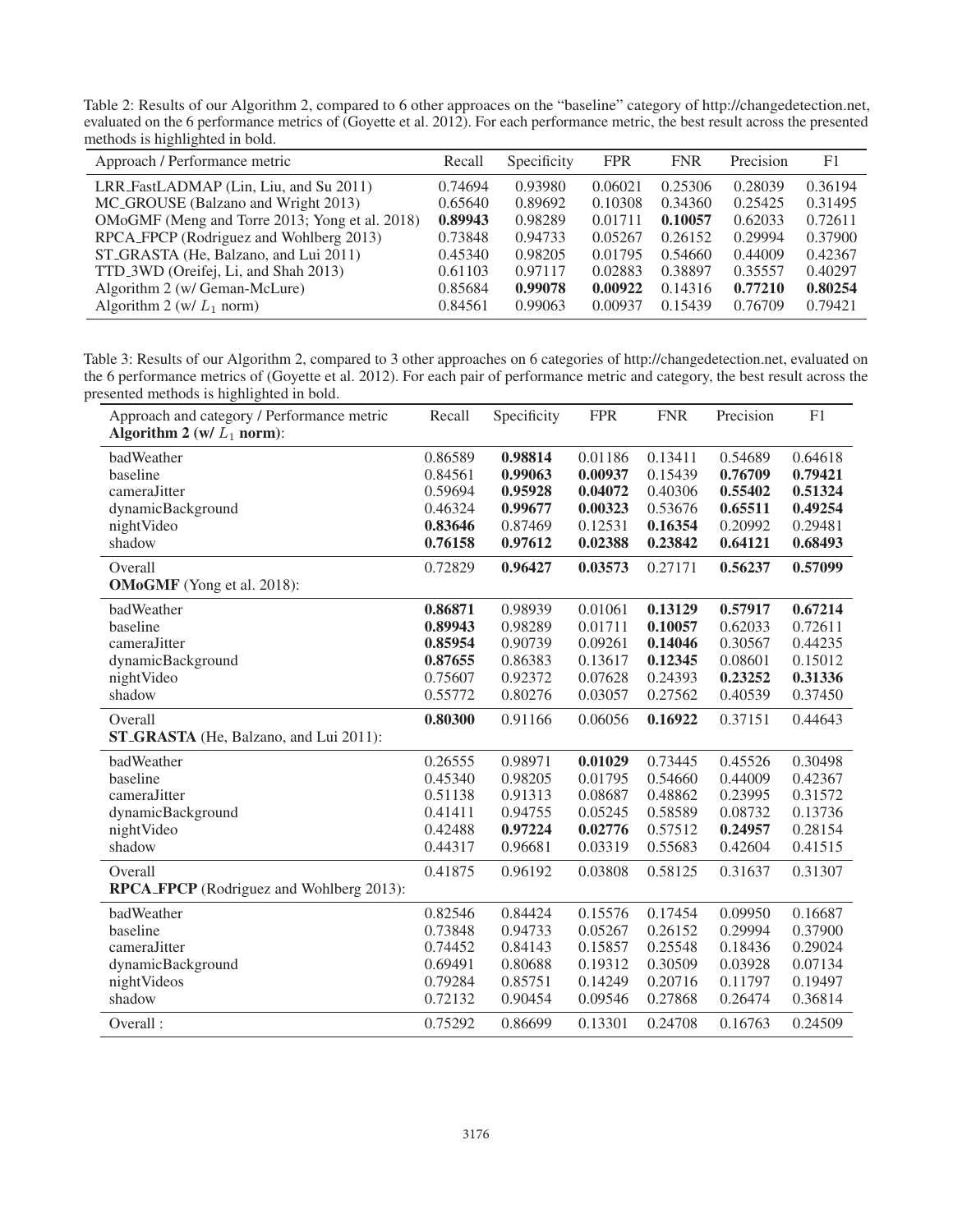of a single-threaded implementation as a function of the number of epochs per update. Clearly, the decrease in the residual is very slow beyond one epoch per update, due to the reasonable initialisation. On the other hand, there is a linear increase in per-iteration run-time with the number of epochs of coordinate descent per update. This motivated our choice of 1 epoch per update, which allows for real-time processing at 10 frames per second *without* parallelisation, which can further improve performance as suggested in Algorithm 2.

We have also conducted a number of experiments on instances from changedetection.net (Goyette et al. 2012), a benchmark often used to test low-rank approaches. There, short videos (1,000 to 9,000 frames) are supplemented with ground-truth information of what is foreground and what is background. These experiments have been run on a single 4-core workstation (Intel Core i7-4800MQ CPU, 16 GB of RAM, RedHat  $7.6/64$ ) and results have been deposited<sup>2</sup> in FigShare. In Tables 2 and 3, we summarise the results. In particular, we present the false positive rate (FPR), false negative rate (FNR), specificity, precision, recall, and the geometric mean of the latter two (F1) of our method and 6 other lowrank approaches, which have been used as reference methods recently (Bouwmans, Aybat, and Zahzah 2016). These reference methods are implemented in LRSLibrary (Sobral, Bouwmans, and Zahzah 2015; Bouwmans et al. 2015) and by the original authors of OMoGMF (Meng and Torre 2013; Yong et al. 2018), and have been used with their default settings. Out of these, OMoGMF (Yong et al. 2018) is the most recent and considered to be the most robust. Still, we can improve upon the results of OMoGMF by a considerable margin: the F1 score across the 6 categories is improved by 28% from 0.44643 to 0.57099, for example.

Further details and results are available in (Akhriev, Marecek, and Simonetto 2018). At http://changedetection.net/, a comparison against four dozen other methods is readily available, although one should like to discount methods tagged as "supervised", which are trained and tested on one and the same dataset. A further comparison against dozens of other methods is available in (Vaswani et al. 2018).

## **Conclusions**

We have presented a tracking result for time-varying low-rank models of time-varying matrices, robust to both uniformlydistributed measurement noise and arbitrarily-distributed "sparse" noise. This improves upon prior work, as summarised by the recent special issues (Vaswani et al. 2018; Vaswani, Chi, and Bouwmans 2018).

Our analytical guarantees improve upon the state of the art in two ways. First, we provide a bound on the tracking error in estimation of the time-varying low-rank sub-space, rather than a result restricted to the off-line case. Second, we do not make restrictive assumptions on RIP properties, incoherence, identical covariance matrices, independence of all outlier supports, or initialisation. Broadly speaking, such analyses of *time-varying non-convex optimisation* (Liu et al. 2018; Tang et al. 2018; Fattahi et al. 2019; Massicot and Marecek 2019), seems to be an important direction for further research.

In practice, our use of randomised coordinate descent in alternating least-squares seems much better suited to highvolume (high-dimensional, high-frequency) data streams than spectral methods and other alternatives we are aware of. When the matrix  $M_k$  does not change quickly, performing a fixed number of iterations within an inexact step (4) upon arrival of a new sample makes it possible to spread the computational load over time, while still recovering a good background model. Also, our algorithm is easy to implement and optimize. It has very few hyper-parameters, and this simplifies tuning. Our results are hence practically relevant.

#### Acknowledgments

This research received funding from the European Union Horizon 2020 Programme (Horizon2020/2014-2020) under grant agreement number 688380 (project VaVeL).

## **References**

Akhriev, A., and Marecek, J. 2019. Deep autoencoders with value-at-risk thresholding for unsupervised anomaly detection. In *IEEE International Symposium on Multimedia (ISM)*, to appear.

Akhriev, A.; Marecek, J.; and Simonetto, A. 2018. Pursuit of low-rank models of time-varying matrices robust to sparse and measurement noise. *arXiv preprint arXiv:1809.03550*. Full version.

Balzano, L., and Wright, S. J. 2013. On GROUSE and incremental SVD. In *2013 5th IEEE Int. Workshop on Comp. Advances in Multi-Sensor Adaptive Proc. (CAMSAP)*, 1–4.

Balzano, L.; Chi, Y.; and Lu, Y. M. 2018. Streaming PCA and subspace tracking: The missing data case. *Proceedings of the IEEE* 106(8):1293–1310.

Bhojanapalli, S.; Boumal, N.; Jain, P.; and Netrapalli, P. 2018. Smoothed analysis for low-rank solutions to semidefinite programs in quadratic penalty form. *Conference on Learning Theory (COLT)*.

Bhojanapalli, S.; Neyshabur, B.; and Srebro, N. 2016. Global optimality of local search for low rank matrix recovery. In *Advances in Neural Information Processing Systems 29*, 3873– 3881.

Boumal, N.; Absil, P.-A.; and Cartis, C. 2018. Global rates of convergence for nonconvex optimization on manifolds. *IMA Journal of Numerical Analysis* 39(1):1–33.

Boumal, N.; Voroninski, V.; and Bandeira, A. 2016. The nonconvex burer-monteiro approach works on smooth semidefinite programs. In *Advances in Neural Information Processing Systems 29*. 2757–2765.

Bouwmans, T.; Aybat, N. S.; and Zahzah, E.-h. 2016. *Handbook of robust low-rank and sparse matrix decomposition: Applications in image and video processing*. Chapman and Hall/CRC.

Bouwmans, T.; Sobral, A.; Javed, S.; Jung, S. K.; and Zahzah, E.-h. 2015. Decomposition into low-rank plus additive matrices for background/foreground separation: A review for a comparative evaluation with a large-scale dataset. *CoRR* abs/1511.01245.

<sup>&</sup>lt;sup>2</sup>https://figshare.com/articles/AAAI2020\_results\_zip/10316696